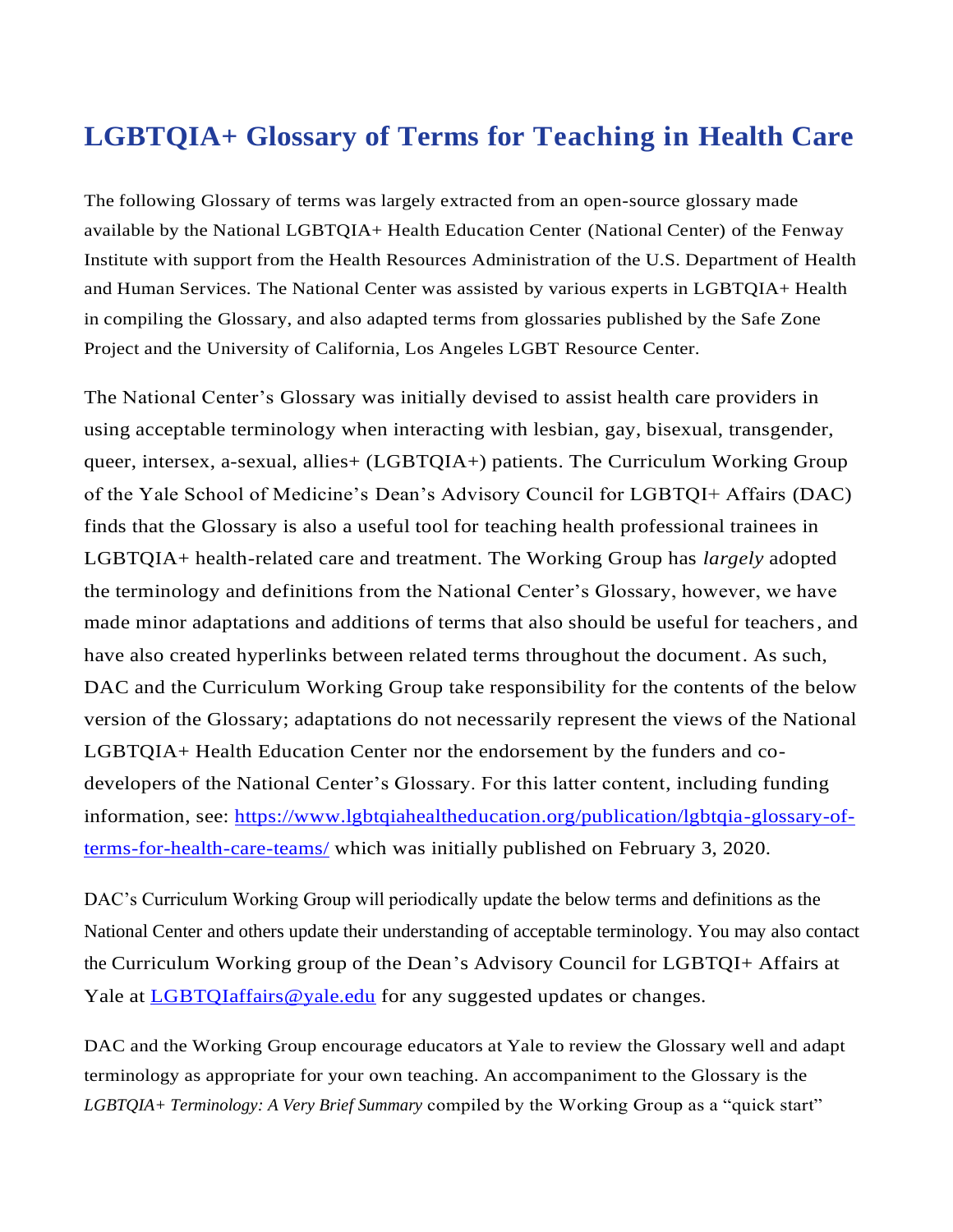guide to teaching LGBTQIA+ content. We encourage you to use these two documents in tandem.

**Agender** (adjective) – Describes a person who identifies as having no [gender](#page-2-0), or who does not experience gender as a primary identity component.

**Ally** (noun) – A person who actively supports the rights of a marginalized community even though that person is not a member of that community; forexample, a [heterosexual](#page-5-0) person who campaigns for the rights of **[gay](#page-2-1)** people.

**Aromantic** (adjective) – Describes a person who experiences little or no romanticattraction to others, and/or lacks interest in forming romantic relationships. Aromantic people may still have intimate and/or sexual relationships.

**Asexual** (adjective) – Describes a person who experiences little or no sexualattraction to others. Asexual people may still engage in sexual activity.

<span id="page-1-1"></span>**Assigned female at birth/Assigned male at birth** (noun) – Refers to the sex that isassigned to an infant, most often based on the infant's anatomical and other biological characteristics. Commonly abbreviated as AFAB (assigned female at birth) or AMAB (assigned male at birth).

**Bigender** (adjective) – Describes a person whose gender identity combines twogenders.

**Binding** (verb) – The process of tightly wrapping one's chest in order to minimizethe appearance of having breasts. This is achieved through use of constrictive materials such as cloth strips, bandages, or specially designed undergarments, called binders.

**Biphobia** (noun) – Discrimination towards, fear, marginalization, and hatred of **[bisexual](#page-1-0)** people, or those who are perceived as bisexual. Individuals, communities,policies, and institutions can be biphobic. Often people use [homophobia](#page-5-1) as an umbrella term, but biphobia can also be distinct from homophobia.

<span id="page-1-0"></span>**Bisexual** (adjective) – A [sexual orientation](#page-8-0) that describes a person who is emotionally and physically attracted to women/females and men/males. Somepeople define bisexuality as attraction to all genders. See [pansexual](#page-7-0).

**Bottom** (noun) – A slang term for genitals and buttocks. Also used to refer to thereceptive partner in anal sex in [gay](#page-2-1) relationships or to the more passive partner during sexual intercourse in general.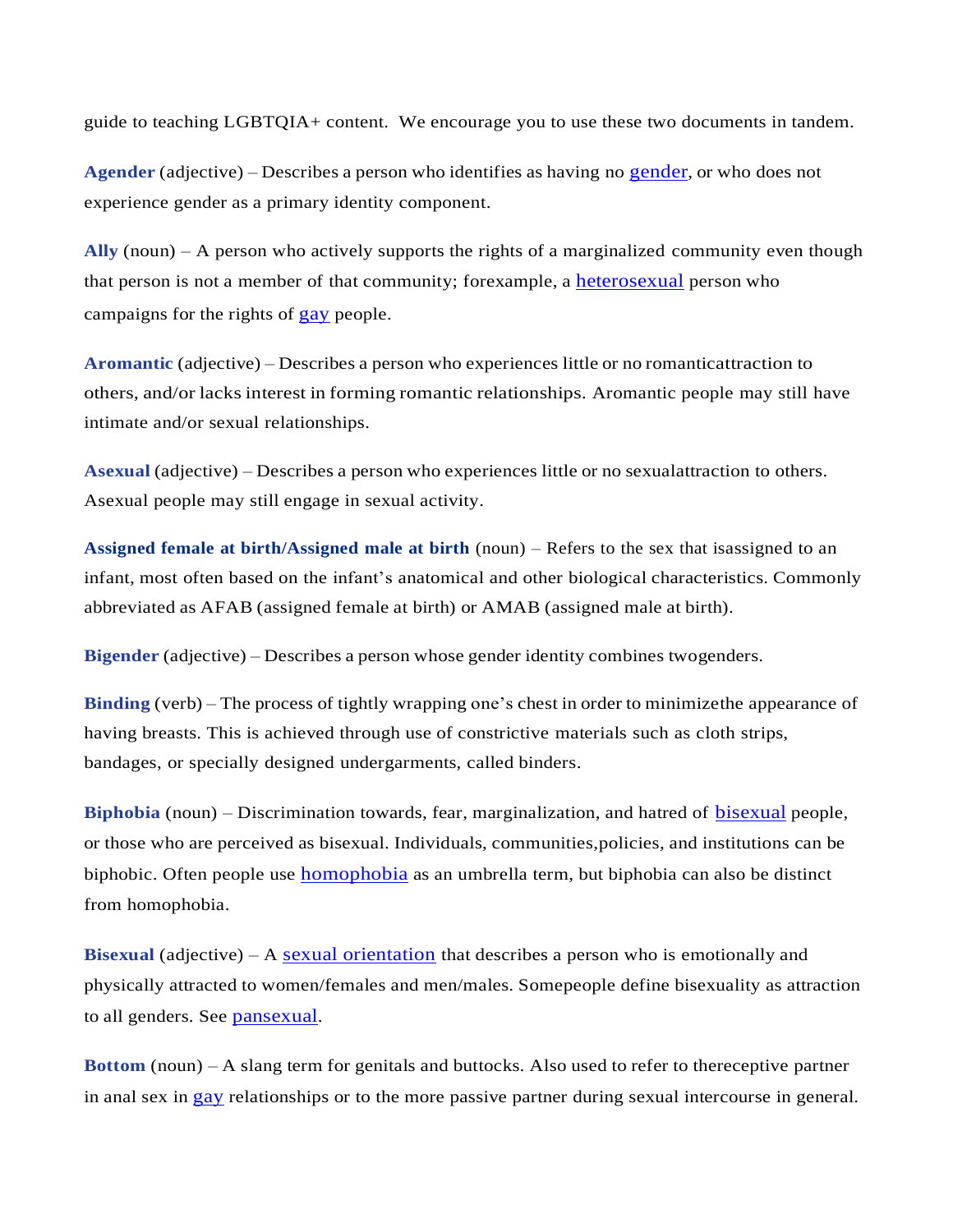**Bottom surgery** (noun) – Slang term for [gender-affirming](#page-3-0) genital surgery.

<span id="page-2-2"></span>**Cisgender** (adjective) – A person whose gender identity is consistent in a traditionalsense with their sex assigned at birth; for example, a person assigned female sex at birth whose gender identity is woman/female. The term *cisgender* comes from the Latin prefix *cis*, meaning "on the same side of."

**Coming out** (verb) – The process of identifying and accepting one's own sexual [orientation](#page-8-0) or gender [identity](#page-5-2) (coming out to oneself), and the process of sharingone's sexual orientation or gender identity with others (coming out to friends, family, etc.).

<span id="page-2-3"></span>**Gender-affirming hormone therapy** (noun) – Feminizing and masculinizing hormone treatment to align secondary sex characteristics with gender [identity](#page-5-2).

**Differences of Sex Development (DSD)** (noun) – See [intersex](#page-5-3).

**Drag** (noun) – The theatrical performance of a **[gender](#page-2-0)** or multiple genders that are not your own. Performers are called Drag Kings and Drag Queens. Most drag performers are [cisgender](#page-2-2). The terms Drag King and Drag Queen can also be used asan insult.

<span id="page-2-1"></span>**Gay** (adjective) – A [sexual orientation](#page-8-0) describing people who are primarily emotionally and physically attracted to people of the same [sex](#page-8-1) and/or [gender](#page-2-0) as themselves. Commonly used to describe men who are primarily attracted to men,but can also describe women attracted to women.

<span id="page-2-0"></span>**Gender** (noun) – The characteristics and roles of women and men according to socialnorms. While [sex](#page-8-1) is described as female, male, and intersex, gender can be described as feminine, masculine, androgynous, and much more.

**Gender affirmation** (noun) – The process of making social, legal, and/or medical changes to recognize, accept, and express one's gender [identity](#page-5-2). Social changes caninclude changing one's [pronouns](#page-7-1), name, clothing, and hairstyle. Legal changes caninclude changing one's name, sex designation, and gender markers on legal documents. Medical changes can include receiving [gender-affirming hormones](#page-2-3) and/or [surgeries](#page-2-4). Although this process is sometimes referred to as *transition*, the term *gender affirmation* is recommended.

<span id="page-2-4"></span>**Gender-affirming hormone therapy (GAHT)/hormone replacement therapy (HRP)** (noun) –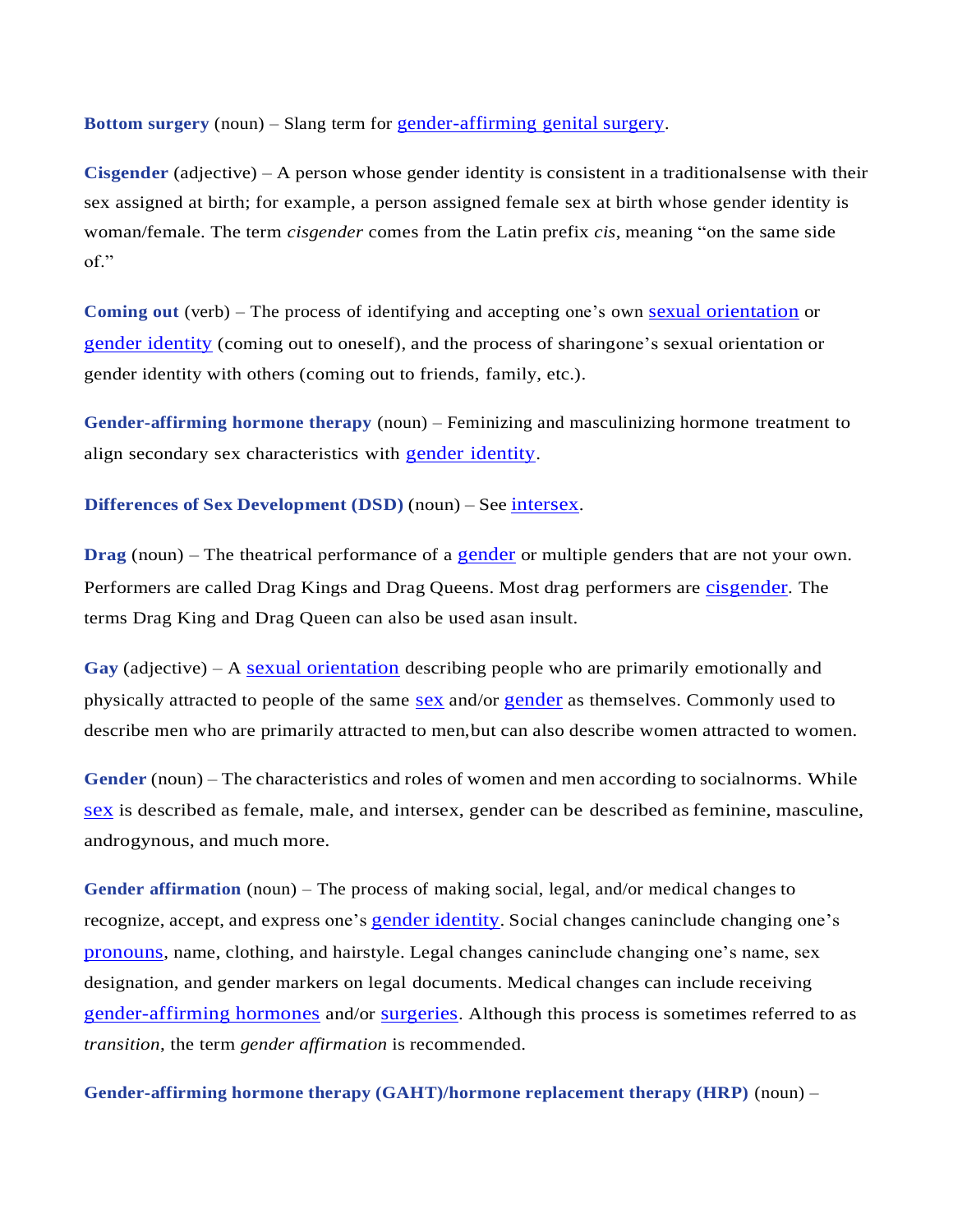Hormone treatment used to reduce characteristics of one's sex [assigned](#page-8-2) at birth and highlight characteristics aligned with that person's [gender identity](#page-5-2). GAHT/HRP can be administered alone or in combination with gender-affirming surgeries listed below. Types of GAHT/HRP include:

Feminizing hormone therapy: medication to block testosterone production, estrogen to decrease testosterone production and increase secondary sex characteristics associated with being female.

Masculinizing hormone therapy: testosterone to suppress menstrual cycles and decrease production of estrogen.

**Gender-affirming surgery (GAS)** (noun) – Surgeries to modify a person's body to bemore aligned with that person's [gender identity](#page-5-2). Types of GAS include [chest](#page-3-1) and [genital](#page-3-0) surgeries, facial feminization, body sculpting, and hair removal.

<span id="page-3-1"></span>**Gender-affirming chest surgery** (noun) – Surgeries to remove and/or construct a person's chest to be more aligned with that person's gender [identity](#page-5-2). Also referred toas *top surgery*. Types of chest surgeries include:

Feminizing breast surgery: breast augmentation, chest construction, orbreast mammoplasty Masculinizing chest surgery: mastectomy (removal of breast tissue) and chestcontouring

<span id="page-3-0"></span>**Gender-affirming genital surgeries** (noun) – Surgeries that help align a person's genitals and/or internal reproductive organs with that person's [gender identity](#page-5-2), including:

Clitoroplasty (creation of a clitoris) Hysterectomy (removal of the uterus; may also include removal of the cervix,ovaries, and fallopian tubes) Labiaplasty (creation of inner and outer labia) Metoidioplasty (creation of a masculine phallus using testosterone-enlargedclitoral tissue) Oophorectomy (removal of ovaries) Orchiectomy (removal of testicles) Penectomy (removal of the penis) Phalloplasty (creation of a masculine phallus) Scrotoplasty (creation of a scrotum and often paired with testicular implants) Urethral lengthening (to allow voiding while standing) Vaginectomy (removal of the vagina)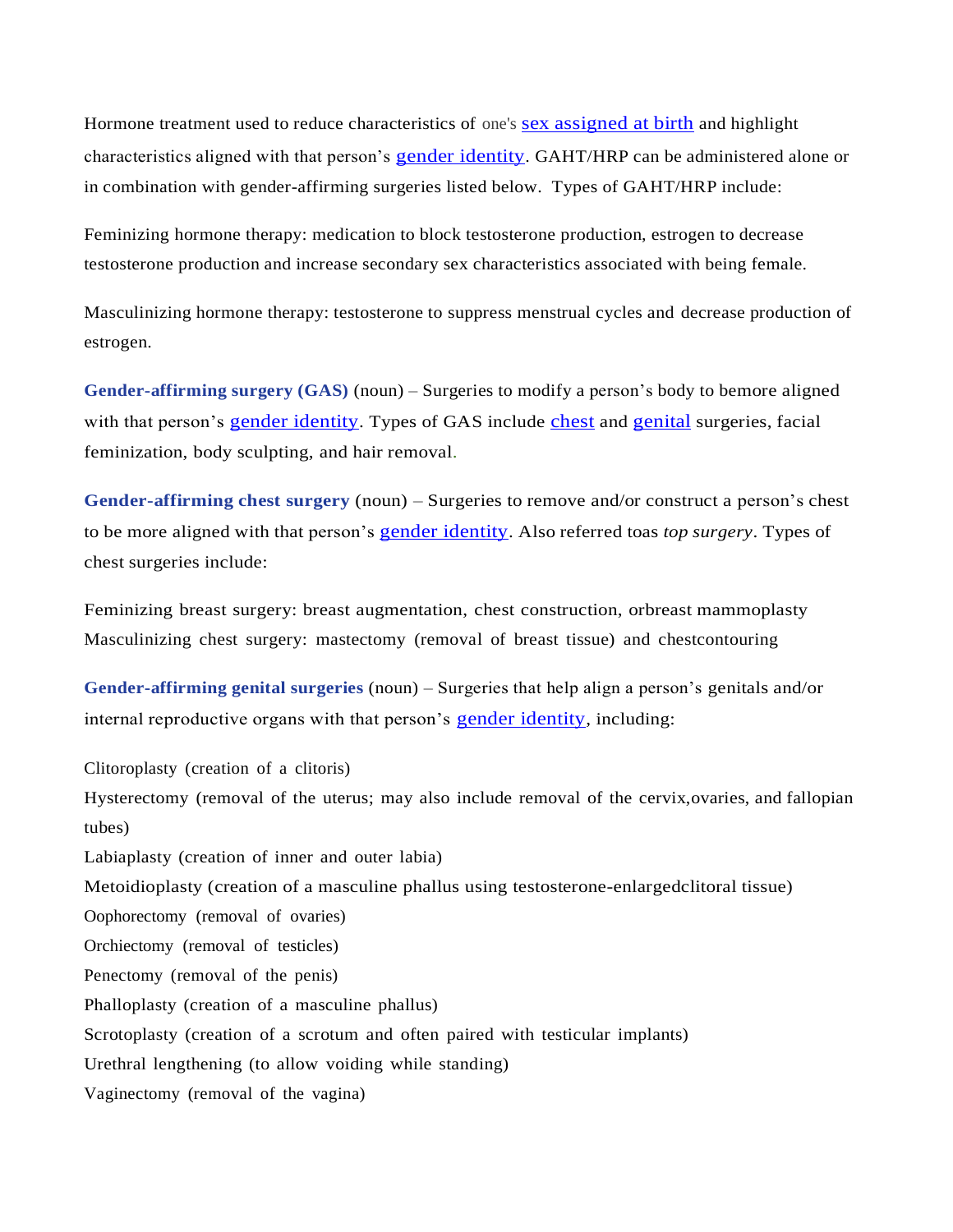<span id="page-4-0"></span>Vaginoplasty (creation of a neo-vagina) Vulvoplasty (creation of a vulva)

<span id="page-4-2"></span>**Gender binary structure (noun) –** The idea that there are only two [genders](#page-2-0) (girl/woman and boy/man), and that a person must strictly fit into one category or the other.

**Gender-diverse (adjective) –** Describes the community of people who fall outside ofthe [gender](#page-4-0)  binary [structure](#page-4-0) (e.g., [non-binary](#page-7-2), [genderqueer](#page-5-4), [gender](#page-4-1) fluid people).

**Gender dysphoria (noun) –** Distress experienced by some people whose gender [identity](#page-5-2) does not correspond with their sex [assigned](#page-8-2) at birth. The Diagnostic and Statistical Manual of Mental Disorders (DSM-5) includes gender dysphoria as a diagnosis for people whose distress is clinically significant and impairs social, occupational, or other important areas of functioning. The degree and severity of gender dysphoria is highly variable among [transgender](#page-8-3) and [gender-diverse](#page-4-2) people.

**Gender euphoria (noun) –** A psychological condition which consists of comfort or even joy when thinking about one's true gender [identity](#page-5-2), often accompanied by a strong desire to change one's [sex](#page-8-2) [assigned](#page-8-2) at birth to better match their identity or to be called the correct gendered language. Euphoria can be focused upon bodily attributes or treatment from others. It is possible for nonbinary people to feel gender euphoria too, for much the same reasons as binary transgender people. More specifically, **Top Euphoria** is a term most often used to describe someone's comfort or even joy when thinking about their preferred configuration, such as [transmasculine](https://gender.wikia.org/wiki/Transmasculine) people feeling top euphoria thinking about lack of breasts and masculine shoulders and arms, or [transfeminine](https://gender.wikia.org/wiki/Transfeminine) feeling top euphoria thinking about the presence of breasts on more feminine build. **Bottom Euphoria** is a term often used to describe one's comfort or even joy when thinking about their genitalia matching their gender identity. (Definition courtesy of Gender Wiki at: [https://gender.wikia.org/wiki/\)](https://gender.wikia.org/wiki/).

**Gender expression** (noun) – The way a person communicates their [gender](#page-2-0) to theworld through mannerisms, clothing, speech, behavior, etc. Gender expression varies depending on culture, context, and historical period.

<span id="page-4-1"></span>**Gender fluid** (adjective) – Describes a person whose gender [identity](#page-5-2) is not fixed. A person who is gender fluid may always feel like a mix of more than one [gender](#page-2-0), butmay feel more aligned with a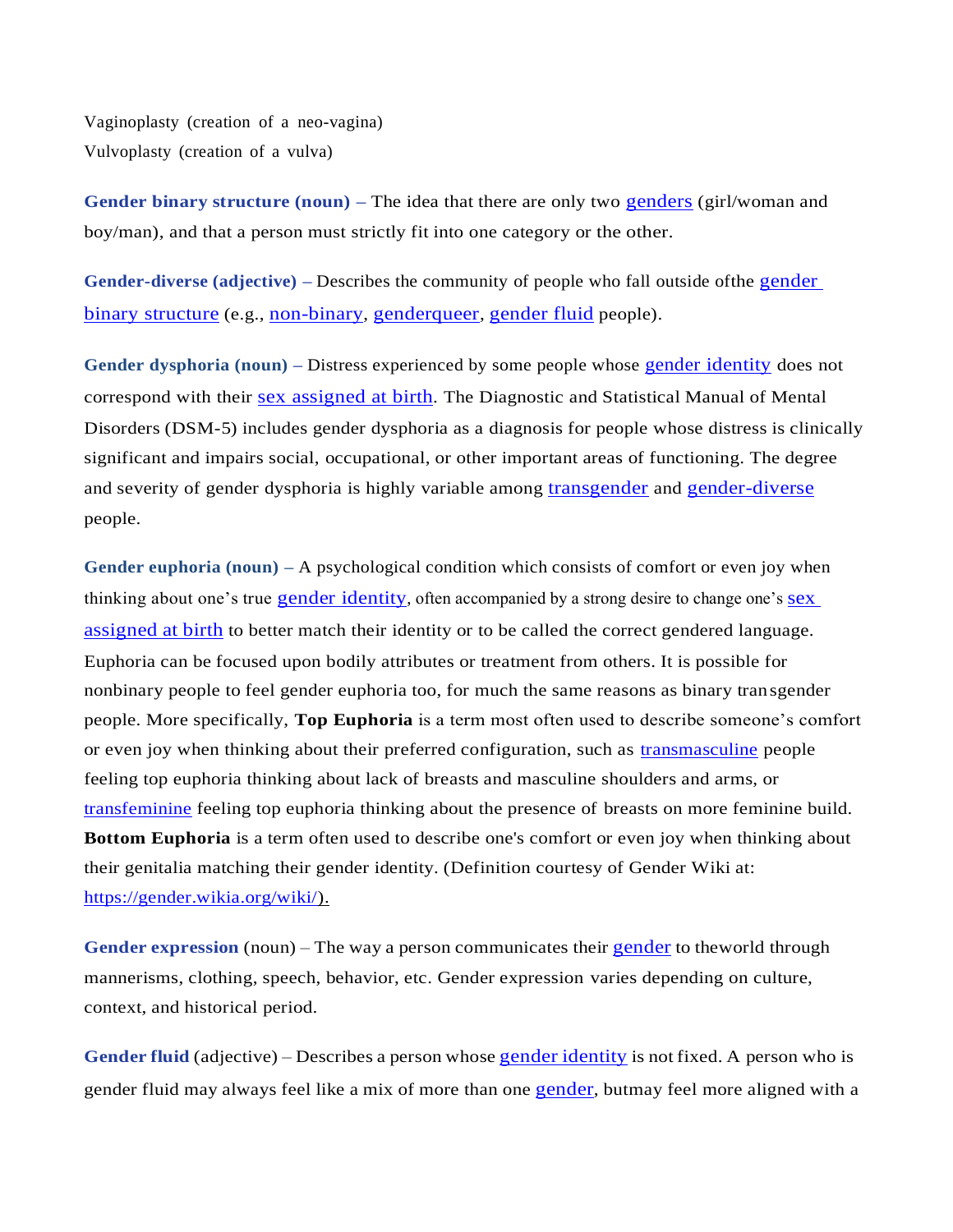<span id="page-5-2"></span>certain gender some of the time, another gender at other times, both genders sometimes, and sometimes no gender at all.

**Gender identity** (noun) – A person's inner sense of being a girl/woman/female,boy/man/male, something else, or having no [gender](#page-2-0).

**Gender role** (noun) – A set of societal norms dictating what types of behaviors areconsidered acceptable, appropriate, or desirable for a person based on their actualor perceived [gender](#page-2-0). These roles change with time, culture, context, and interpersonal relationships.

<span id="page-5-4"></span>**Genderqueer or gender queer** (adjective) – An umbrella term that describes a person whose gender [identity](#page-5-2) falls outside the traditional [gender](#page-4-0) binary of male andfemale. Some people use the term *gender expansive*.

**Heteronormativity** (noun) – The assumption that everyone is [heterosexual](#page-5-0), or that only heterosexuality is "normal." Also refers to societal pressure for everyone to look and act in a stereotypically heterosexual way. Heteronormativity can manifest asheterosexism, the biased belief that heterosexuality is superior to all other sexualities.

<span id="page-5-0"></span>**Heterosexual** (adjective) – A [sexual orientation](#page-8-0) that describes women who are primarily emotionally and physically attracted to men, and men who are primarilyemotionally and physically attracted to women. Also referred to as [straight](#page-8-4).

<span id="page-5-1"></span>**Homophobia** (noun) – Discrimination towards, and fear, marginalization, andhatred of [lesbian](#page-6-0) and [gay](#page-2-1) people, or those who are perceived as lesbian or gay.Individuals, communities, policies, and institutions can be homophobic.

**Intersectionality** (noun) – The idea that comprehensive identities are influenced andshaped by the interconnection of race, class, ethnicity, sexuality/[sexual orientation](#page-8-0), [gender](#page-2-0)/[gender identity](#page-5-2), physical disability, national origin, religion, age, and other social or physical attributes.

<span id="page-5-3"></span>**Intersex** (adjective) – Can be used both in a medical sense and as an identity term. From a medical perspective, it describes a group of congenital conditions in which the reproductive organs, genitals, and/or other sexual anatomy do not develop accordingto traditional expectations for females or males. The medical community sometimes uses the term *differences ofsex development (DSD)* to describe intersex conditions; however, the term *intersex* is recommended by several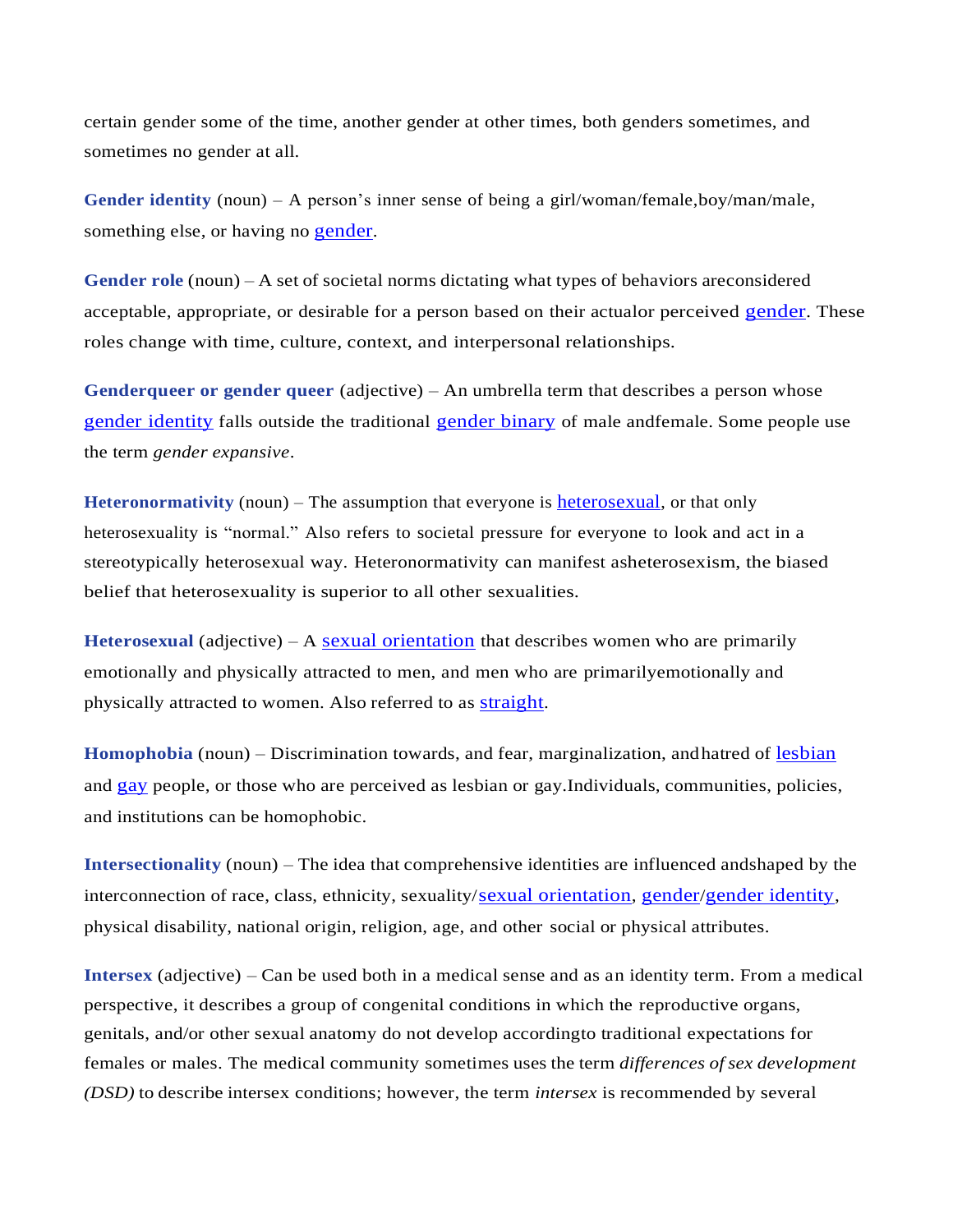intersex community members and groups. Intersex can also be used as an identity term for someone with one of these conditions.

<span id="page-6-0"></span>**Lesbian** (adjective, noun) – A sexual [orientation](#page-8-0) that describes a woman who isprimarily emotionally and physically attracted to other women.

**LGBTQIA+** The term stands for lesbian, gay, bisexual, transgender, queer, intersex, asexual and more  $(+)$  and is often used to describe the whole LGBTOIA+ community. This acronym exists in several versions (LGBT, LGBTQ, LGBTQ+, LGBTQI+), with more letters and the plus at the end being more inclusive.

**Men who have sex with men/women who have sex with women (MSM/WSW)** (noun) – Categories used in public health research and programs to describe people whoengage in same-sex sexual behavior, regardless of how they identify their sexual [orientation](#page-8-0). People rarely use the terms *MSM* or *WSW* to describe themselves.

**Minority stress** (noun) – Chronic stress faced by members of stigmatized minoritygroups, such as sexual and gender minority people. Minority stress is caused by external, objective events and conditions, expectations of such events, the

internalization of societal attitudes, and/or concealment of one's sexual [orientation](#page-8-0)or [gender](#page-5-2)  [identity](#page-5-2). Minority stress is compounded when a person holds multiple marginalized identities.

**Misgender** (verb) – To refer to a person by a [pronoun](#page-7-1) or other gendered term (*e.g.,Ms./Mr.*) that incorrectly indicates that person's gender [identity](#page-5-2).

<span id="page-6-1"></span>**Chosen Name/Name Used** (noun) – The name a person goes by and wants others touse in personal communication, even if it is different from the name on that person's insurance or identification documents (e.g., birth certificate, driver's license, and passport). *Chosen name* isrecommended over *preferred name*. The terms *Chosen name* or *Name used* can be put on patient health care forms alongside *Name on your insurance (if different)* and *Name on your legal identification documents (if different).* In conversation with patients, health carestaff can ask, "What name do you want us to use when speaking with you?", or "What is your chosen name?"

**Outing** (verb) – Involuntary or unwanted disclosure of another person's [sexualorientation](#page-8-0) or gender [identity](#page-5-2).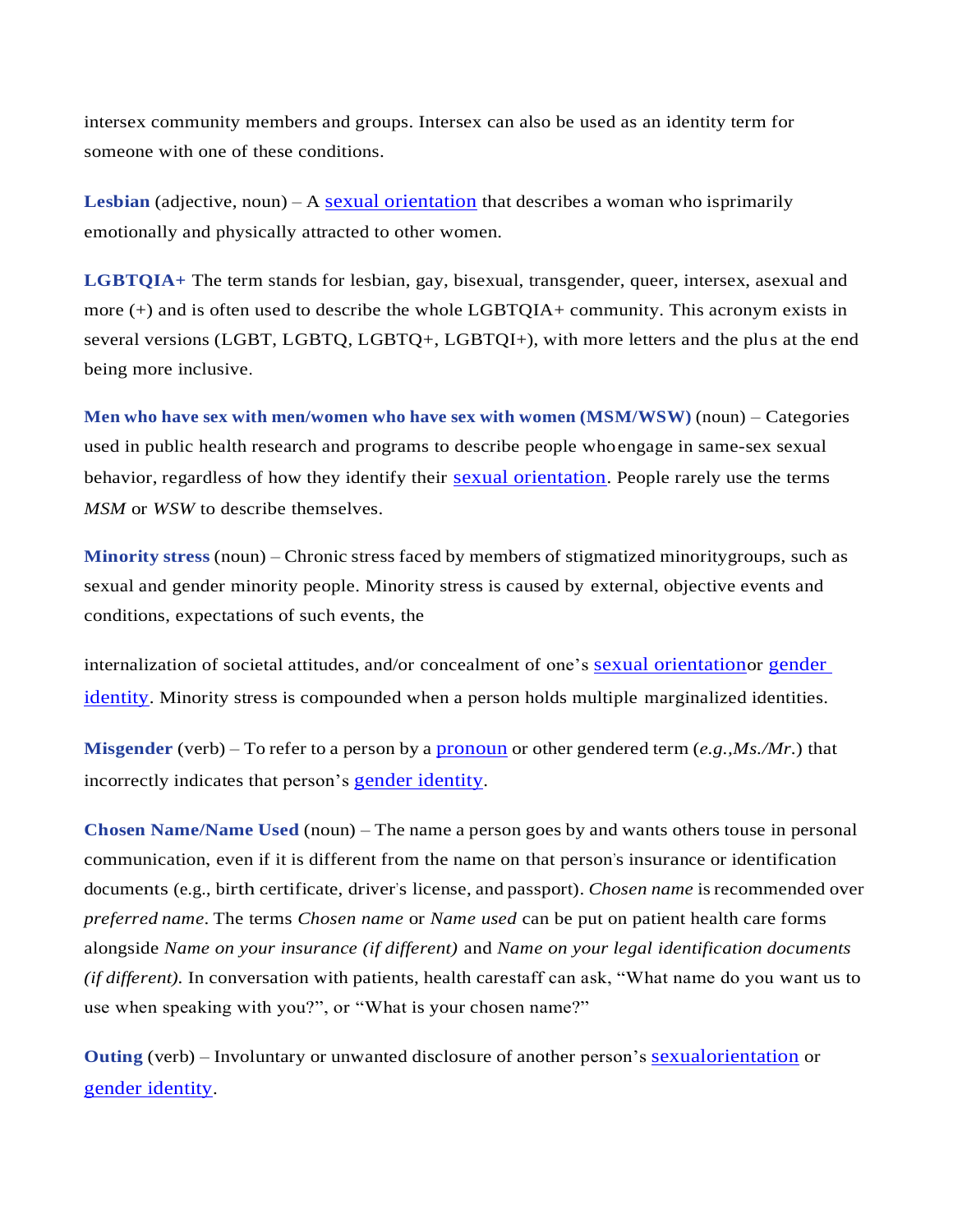<span id="page-7-2"></span>**Non-binary** (adjective) – Describes a person whose gender [identity](#page-5-2) falls outside ofthe traditional gender binary [structure](#page-4-0) of girl/woman and boy/man. Sometimes abbreviated as *NB* or *enby*. The terms non-binary and [genderqueer](#page-5-4) are often, but not always, used interchangeably. If you are uncertain, use the term the person chose for themselves.

**Open relationship** (noun) – Describes a relationship between two partners whoconsensually agree to non-monogamy (i.e., intimacy outside the primary partnership).

<span id="page-7-0"></span>**Pangender** (adjective) – Describes a person whose gender [identity](#page-5-2) is comprised ofmany [genders](#page-2-0) or falls outside the traditional cultural parameters that define gender.

**Pansexual** (adjective) – A [sexual orientation](#page-8-0) that describes a person who is emotionally and physically attracted to people of all [gender identities](#page-5-2), or whoseattractions are not related to other people's [gender](#page-2-0).

**Polyamorous** (noun) – A sexual and/or romantic relationship comprising three or more people. Polyamorous can also describe a person in a polyamorous relationship.Sometimes abbreviated as *poly*.

<span id="page-7-1"></span>**Pronouns** (noun) – Pronouns are the words people should use when they are referring to you, but not using your name. Examples of pronouns are she/her/hers,he/him/his, and they/them/theirs. The appropriate phrasing is "What are your pronouns?" when seeking this information.

**QPOC** (noun) – An acronym that stands for *queer person of color* or *queer people ofcolor*.

<span id="page-7-3"></span>**Queer** (adjective) – An umbrella term describing people who think of their sexual [orientation](#page-8-0) or [gender identity](#page-5-2) as outside of societal norms. Some people view the term *queer* as more fluid and inclusive than traditional categories for sexual orientation and gender identity. Although queer was historically used as a slur, ithas been reclaimed by many as a term of empowerment. Nonetheless, some still find the term offensive.

**Questioning** (adjective) – Describes a person who is unsure about, or is exploringtheir [sexual](#page-8-0) [orientation](#page-8-0) and/or gender [identity](#page-5-2).

**Same gender loving (SGL)** (adjective) – An alternative to the terms [gay](#page-2-1) and [lesbian](#page-6-0).SGL is more commonly used by African-American/Black communities.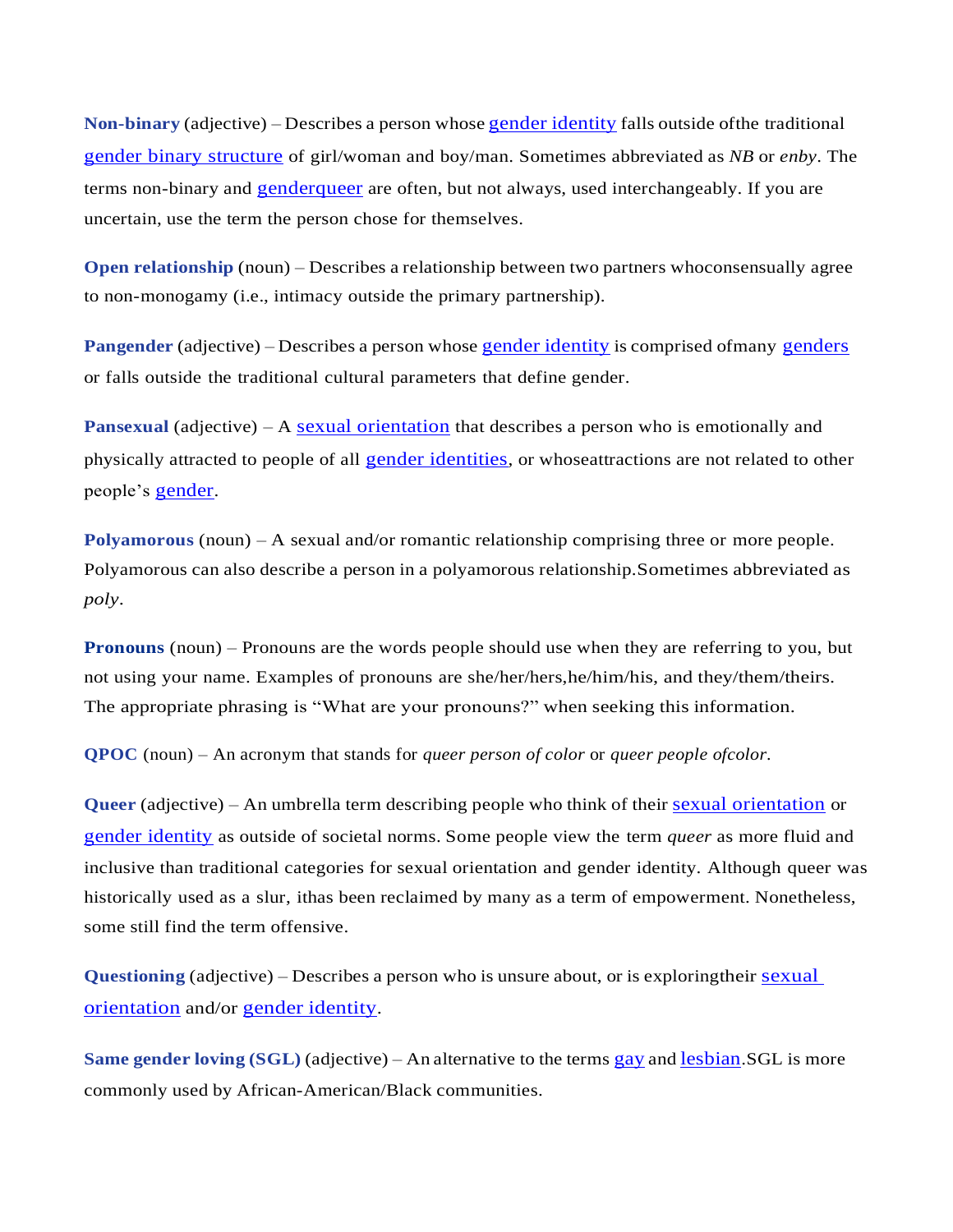**Same-sex attraction/attracted (SSA)** (noun/adjective) – Describes the experience of aperson who is emotionally and/or physically attracted to people of the same [sex](#page-8-2) or [gender](#page-2-0), but does not necessarily engage in same-sex sexual behavior. Used most commonly by people who live in religious communities that are not accepting of LGBTQIA+ identities. People who use SSA as an identity term may not feel comfortable with the terms [gay](#page-2-1), [lesbian](#page-6-0), [queer](#page-7-3), or [bisexual](#page-1-0).

<span id="page-8-1"></span>**Sex** (noun) – See sex [assigned](#page-8-2) at birth.

<span id="page-8-2"></span>**Sex assigned at birth** (noun) – The sex (male or female) assigned to an infant, mostoften based on the infant's anatomical and other biological characteristics.

Sometimes referred to as birth sex, natal sex, biological sex, or sex; however, sexassigned at birth is the recommended term.

<span id="page-8-0"></span>**Sexual orientation** (noun) – How a person characterizes their emotional and sexualattraction to others.

**Social stigma** (noun) – Negative stereotypes and lower social status of a person orgroup based on perceived characteristics that separate that person or group from other members of a society**.**

<span id="page-8-4"></span>**Straight** (noun) – See [heterosexual](#page-5-0).

**Structural stigma** (noun) – Societal conditions, policies, and institutional practices that restrict the opportunities, resources, and well-being of certain groups of people.

**Top** (noun) – A slang term for the chest. Also refers to the insertive partner in analsex or more generally to the more dominant partner during sexual intercourse.

**Top surgery** (noun) – Slang term for [gender-affirming](#page-3-1) chest surgery.

<span id="page-8-3"></span>**Transgender** (adjective) – Describes a person whose [gender identity](#page-5-2) and sex [assigned](#page-8-2) at birth do not correspond based on traditional expectations; for example, a person assigned female sex at birth who identifies as a man; or a person assigned male sex at birth who identifies as a woman. Transgender can also include people with gender identities outside the girl/woman and boy/man gender binary [structure](#page-4-0);for example, people who are [gender fluid](#page-4-1) or [non-binary](#page-7-2). Sometimes abbreviated as *trans*.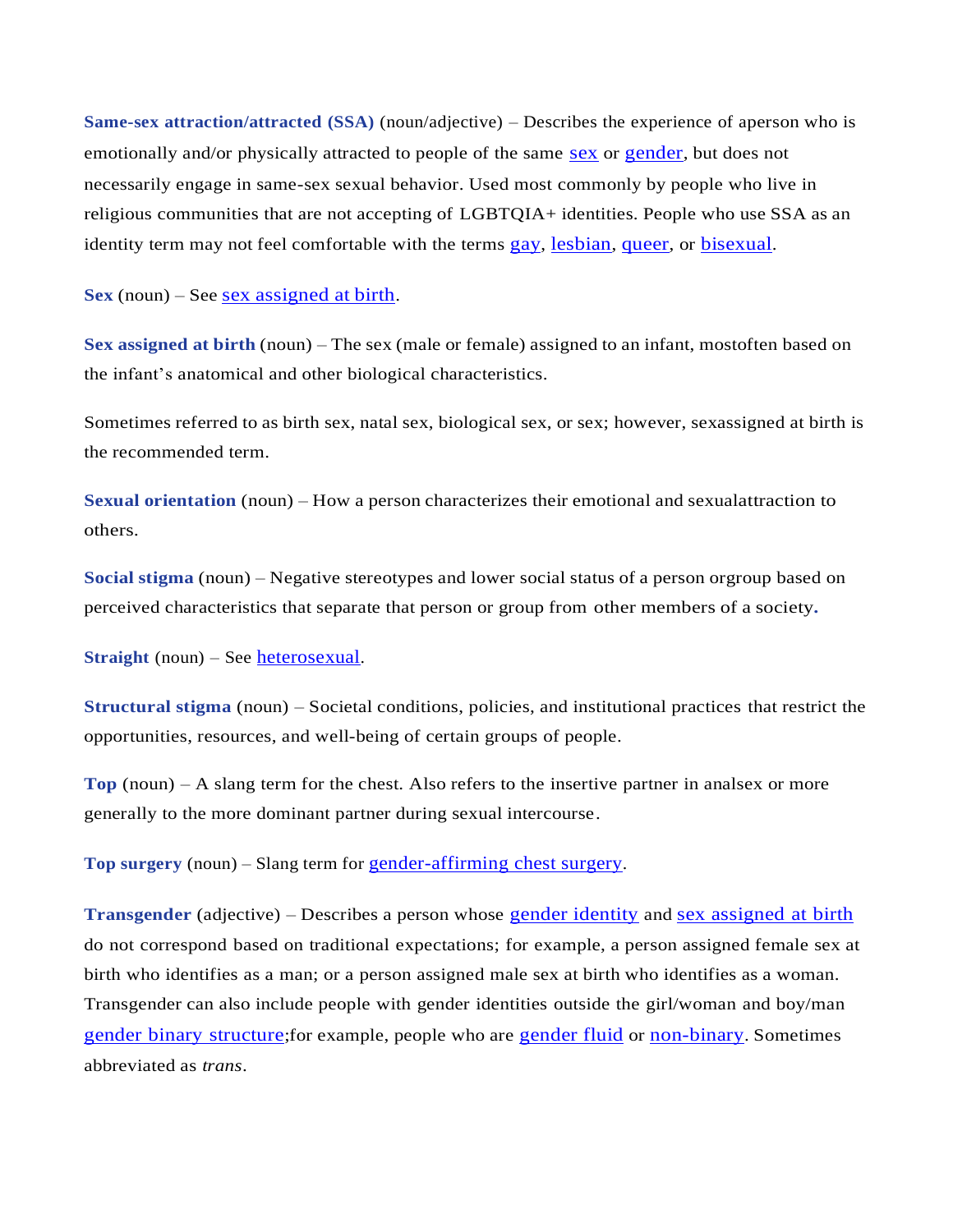<span id="page-9-2"></span><span id="page-9-1"></span>**Trans man/transgender man** (noun) – A transgender person whose gender [identity](#page-5-2) is boy/man/male may use these terms to describe themselves. Some will use the term *man*.

**Trans woman/transgender woman** (noun) – A transgender person whose gender [identity](#page-5-2) is girl/woman/female may use these terms to describe themselves. Somewill use the term *woman*.

**Trans feminine** (adjective) – Describes a person who was assigned male sex at birthand identifies with femininity to a greater extent than with masculinity.

**Trans masculine** (adjective) – Describes a person who was assigned female sex atbirth and identifies with masculinity to a greater extent than with femininity.

**Transphobia** (noun) – Discrimination towards, fear, marginalization, and hatred of[transgender](#page-8-3) people or those perceived as transgender. Individuals, communities, policies, and institutions can be transphobic.

**Transsexual** (adjective) – A term used sometimes in the medical literature or by some [transgender](#page-8-3) people to describe people who have gone through the process ofmedical gender affirmation treatments (i.e., [gender-affirming](#page-2-3) hormones and [surgeries](#page-2-4)).

**Trauma-informed care** (noun) – An organizational structure and treatment framework that centers on understanding, recognizing, and responding to theeffects of all types of trauma.

**Tucking** (noun) – The process of hiding one's penis and testes with tape, tightshorts, or specially designed undergarments.

<span id="page-9-0"></span>**Two-Spirt** (adjective) – Describes a person who embodies both a masculine and afeminine spirit. This is a culture-specific term used among some Native American,American Indian, and First Nations people.

*Continued on next page…*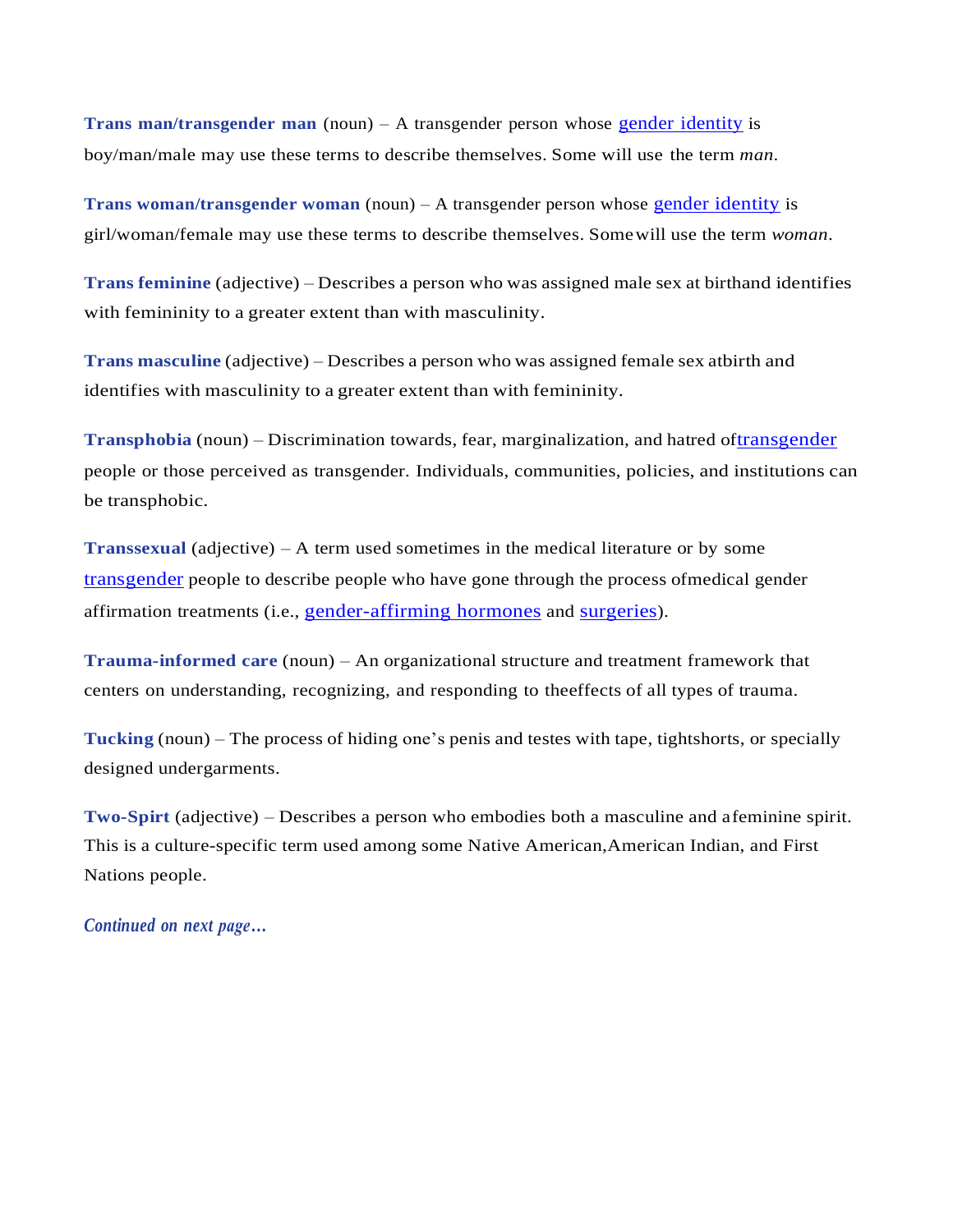## **Outdated and Insensitive Terms to Replace**

Many people consider the following terms outdated and insensitive. We recommend replacing these words with the suggested terms provided.

| <b>Outdated term</b>                                                 | <b>Recommended term</b>                                                                                                                                                                                                                                                                                                                                                                                                                                                                                   |
|----------------------------------------------------------------------|-----------------------------------------------------------------------------------------------------------------------------------------------------------------------------------------------------------------------------------------------------------------------------------------------------------------------------------------------------------------------------------------------------------------------------------------------------------------------------------------------------------|
| Berdache                                                             | <b>Two-Spirt</b>                                                                                                                                                                                                                                                                                                                                                                                                                                                                                          |
| Biological female/male                                               | <b>Assigned female at birth/Assigned</b><br>male at birth                                                                                                                                                                                                                                                                                                                                                                                                                                                 |
| Cross-sex hormone therapy; hormone<br>replacement therapy            | <b>Gender-affirming hormone</b><br>therapy                                                                                                                                                                                                                                                                                                                                                                                                                                                                |
| Disorders/differences of sex development                             | <b>Intersex</b>                                                                                                                                                                                                                                                                                                                                                                                                                                                                                           |
| Female-to-male (FTM) and Male-to-<br>female (MTF)                    | Trans man/transgender man and<br>term man.<br><b>Trans woman/transgender woman</b>                                                                                                                                                                                                                                                                                                                                                                                                                        |
| Gender nonconforming                                                 | <b>Non-binary</b>                                                                                                                                                                                                                                                                                                                                                                                                                                                                                         |
| Hermaphrodite/Ambiguous genitalia                                    | <b>Intersex</b>                                                                                                                                                                                                                                                                                                                                                                                                                                                                                           |
| Homosexual                                                           | <b>Gay or Lesbian</b>                                                                                                                                                                                                                                                                                                                                                                                                                                                                                     |
| Legal name                                                           | <b>Administrative name or Name on</b><br>legal documents                                                                                                                                                                                                                                                                                                                                                                                                                                                  |
| Preferred name                                                       | <b>Chosen Name/Name Used</b>                                                                                                                                                                                                                                                                                                                                                                                                                                                                              |
| Preferred pronouns                                                   | <b>Pronouns</b>                                                                                                                                                                                                                                                                                                                                                                                                                                                                                           |
| Sex change/Sex reassignment<br>surgery/Gender reconstruction surgery | <b>Gender-affirming hormone</b><br>therapy (GAHT)/hormone<br>replacement therapy $(HRP)$ (noun) –<br>Hormone treatment used to reduce<br>characteristics of one's sex assigned at<br>birth and highlight characteristics<br>aligned with that person's gender<br>identity. GAHT/HRP can be<br>administered alone or in combination<br>with gender-affirming surgeries listed<br>below. Types of GAHT/HRP include:<br>Feminizing hormone therapy: medication<br>to block testosterone production, estrogen |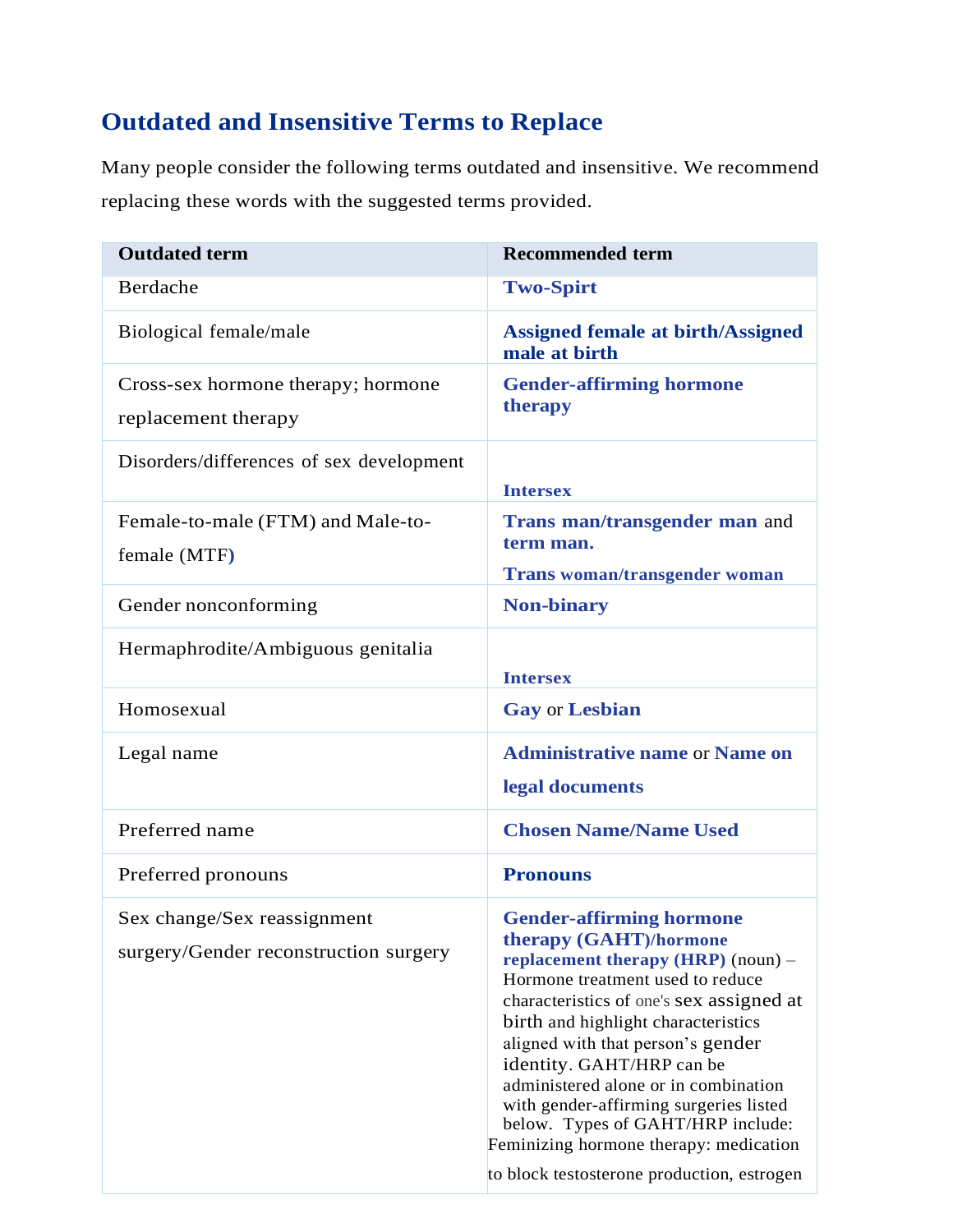|                             | to decrease testosterone production and   |
|-----------------------------|-------------------------------------------|
|                             | increase secondary sex characteristics    |
|                             | associated with being female.             |
|                             |                                           |
|                             | Masculinizing hormone therapy:            |
|                             | testosterone to suppress menstrual cycles |
|                             | and decrease production of estrogen.      |
|                             |                                           |
|                             | <b>Gender-affirming surgery (GAS)</b>     |
| Sexual preference/lifestyle | <b>Sexual orientation</b>                 |
| Transgendered               | <b>Transgender</b>                        |
|                             |                                           |

Additionally, **[Queer](#page-7-3)** is largely thought of as positive within the LGBTI community as a term that has been reclaimed by people in this community. However, it may be offensive to some and problematic if used by people who are not LGBTQI themselves. **Consider using LGBTQIA+ in the classroom instead.**